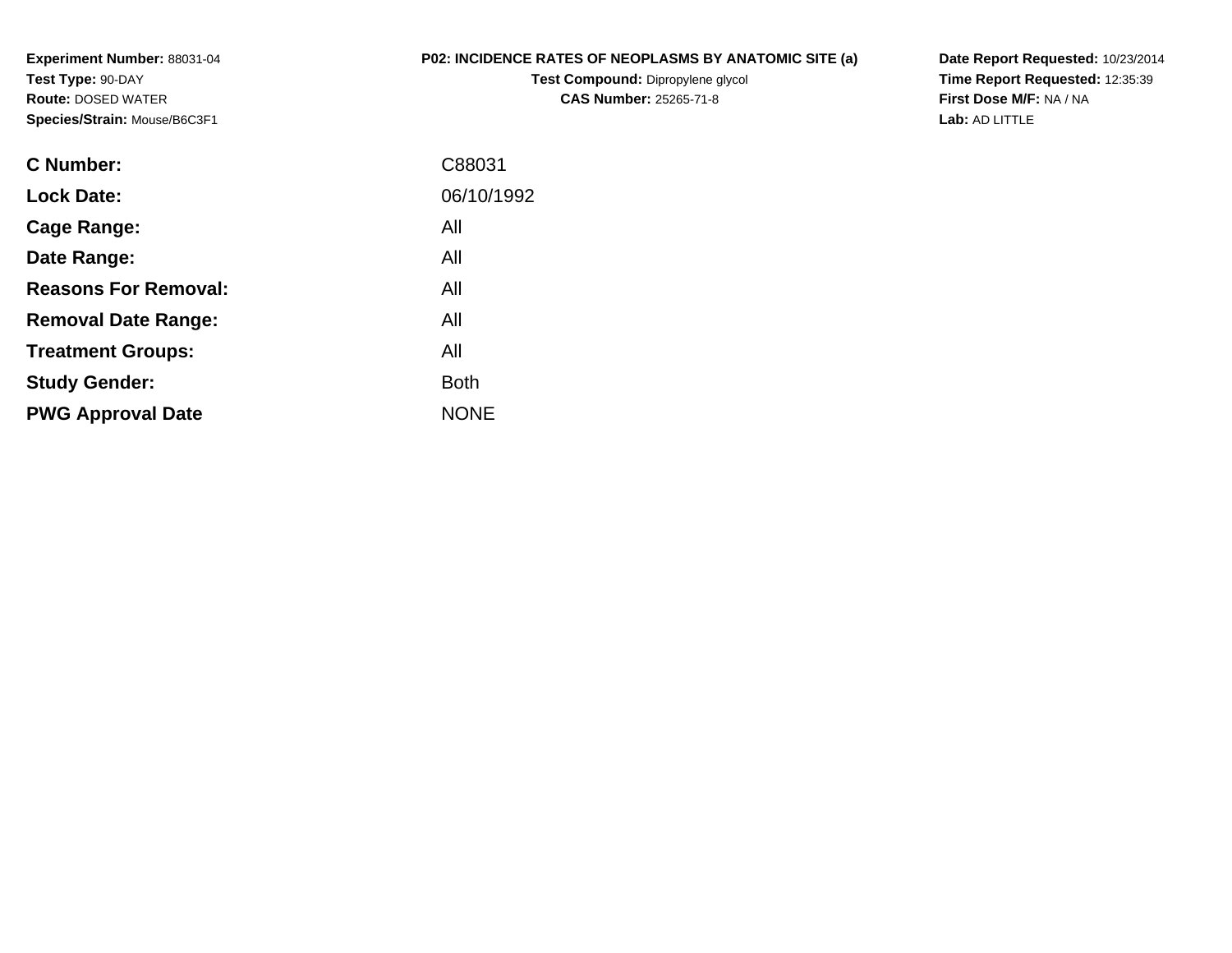| Experiment Number: 88031-04             | P02: INCIDENCE RATES OF NEOPLASMS BY ANATOMIC SITE (a) |      |                               | Date Report Requested: 10/23/2014 |                         |                |
|-----------------------------------------|--------------------------------------------------------|------|-------------------------------|-----------------------------------|-------------------------|----------------|
| Test Type: 90-DAY                       | Test Compound: Dipropylene glycol                      |      |                               | Time Report Requested: 12:35:39   |                         |                |
| <b>Route: DOSED WATER</b>               |                                                        |      | <b>CAS Number: 25265-71-8</b> |                                   | First Dose M/F: NA / NA |                |
| Species/Strain: Mouse/B6C3F1            |                                                        |      |                               | Lab: AD LITTLE                    |                         |                |
| <b>B6C3F1 Mouse MALE</b>                | <b>VEHICLE CONTROL</b>                                 | 0.5% | 1.0%                          | 2.0%                              | 4.0%                    | 8.0%           |
| <b>Disposition Summary</b>              |                                                        |      |                               |                                   |                         |                |
| <b>Animals Initially In Study</b>       | 10                                                     | 10   | 10                            | 10                                | 10                      | $10$           |
| <b>Early Deaths</b>                     |                                                        |      |                               |                                   |                         |                |
| <b>Natural Death</b>                    |                                                        |      |                               |                                   |                         | 3              |
| <b>Survivors</b>                        |                                                        |      |                               |                                   |                         |                |
| <b>Terminal Sacrifice</b>               | 10                                                     | 10   | 10                            | 10                                | 10                      | $\overline{7}$ |
| <b>Animals Examined Microscopically</b> | 10                                                     |      |                               | 1                                 | 10                      | 10             |
| ALIMENTARY SYSTEM                       |                                                        |      |                               |                                   |                         |                |
| Esophagus                               | (10)                                                   | (0)  | (0)                           | (0)                               | (0)                     | (9)            |
| Gallbladder                             | (10)                                                   | (0)  | (0)                           | (0)                               | (0)                     | (6)            |
| Intestine Large, Cecum                  | (10)                                                   | (0)  | (0)                           | (0)                               | (0)                     | (7)            |
| Intestine Large, Colon                  | (10)                                                   | (0)  | (0)                           | (0)                               | (0)                     | (9)            |
| Intestine Large, Rectum                 | (10)                                                   | (0)  | (0)                           | (0)                               | (0)                     | (7)            |
| Intestine Small, Duodenum               | (10)                                                   | (0)  | (0)                           | (0)                               | (0)                     | (8)            |
| Intestine Small, Ileum                  | (10)                                                   | (0)  | (0)                           | (0)                               | (0)                     | (7)            |
| Intestine Small, Jejunum                | (10)                                                   | (0)  | (0)                           | (0)                               | (0)                     | (7)            |
| Liver                                   | (10)                                                   | (0)  | (0)                           | (1)                               | (10)                    | (10)           |
| Pancreas                                | (10)                                                   | (0)  | (0)                           | (0)                               | (0)                     | (10)           |
| <b>Salivary Glands</b>                  | (10)                                                   | (0)  | (0)                           | (0)                               | (0)                     | (10)           |
| Stomach, Forestomach                    | (10)                                                   | (0)  | (0)                           | (0)                               | (0)                     | (10)           |
| Stomach, Glandular                      | (10)                                                   | (0)  | (0)                           | (0)                               | (0)                     | (8)            |
| CARDIOVASCULAR SYSTEM                   |                                                        |      |                               |                                   |                         |                |
| <b>Blood Vessel</b>                     | (10)                                                   | (0)  | (0)                           | (0)                               | (0)                     | (10)           |
| Heart                                   | (10)                                                   | (0)  | (0)                           | (0)                               | (0)                     | (10)           |
| <b>ENDOCRINE SYSTEM</b>                 |                                                        |      |                               |                                   |                         |                |
| <b>Adrenal Cortex</b>                   | (10)                                                   | (0)  | (0)                           | (0)                               | (0)                     | (10)           |

b - Primary tumors: all tumors except metastatic tumors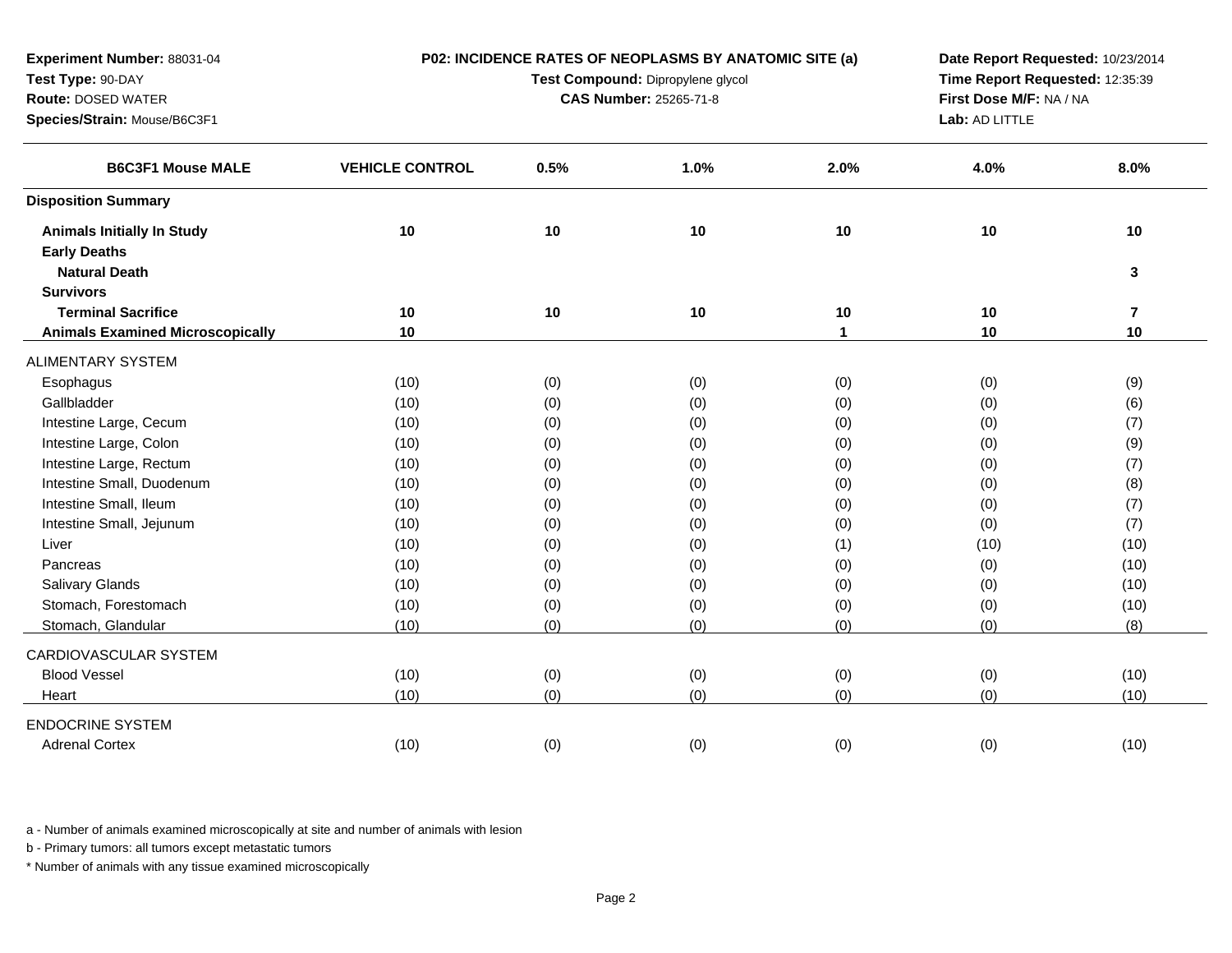| Experiment Number: 88031-04<br>Test Type: 90-DAY<br><b>Route: DOSED WATER</b><br>Species/Strain: Mouse/B6C3F1 |                        |      | P02: INCIDENCE RATES OF NEOPLASMS BY ANATOMIC SITE (a)<br>Date Report Requested: 10/23/2014<br>Time Report Requested: 12:35:39<br>Test Compound: Dipropylene glycol<br>First Dose M/F: NA / NA<br><b>CAS Number: 25265-71-8</b><br>Lab: AD LITTLE |      |      |      |
|---------------------------------------------------------------------------------------------------------------|------------------------|------|---------------------------------------------------------------------------------------------------------------------------------------------------------------------------------------------------------------------------------------------------|------|------|------|
| <b>B6C3F1 Mouse MALE</b>                                                                                      | <b>VEHICLE CONTROL</b> | 0.5% | 1.0%                                                                                                                                                                                                                                              | 2.0% | 4.0% | 8.0% |
| <b>Adrenal Medulla</b>                                                                                        | (10)                   | (0)  | (0)                                                                                                                                                                                                                                               | (0)  | (0)  | (10) |
| Islets, Pancreatic                                                                                            | (10)                   | (0)  | (0)                                                                                                                                                                                                                                               | (0)  | (0)  | (10) |
| Parathyroid Gland                                                                                             | (9)                    | (0)  | (0)                                                                                                                                                                                                                                               | (0)  | (0)  | (6)  |
| <b>Pituitary Gland</b>                                                                                        | (10)                   | (0)  | (0)                                                                                                                                                                                                                                               | (0)  | (0)  | (7)  |
| <b>Thyroid Gland</b>                                                                                          | (10)                   | (0)  | (0)                                                                                                                                                                                                                                               | (0)  | (0)  | (10) |
| <b>GENERAL BODY SYSTEM</b><br>None                                                                            |                        |      |                                                                                                                                                                                                                                                   |      |      |      |
| <b>GENITAL SYSTEM</b>                                                                                         |                        |      |                                                                                                                                                                                                                                                   |      |      |      |
| Epididymis                                                                                                    | (10)                   | (0)  | (0)                                                                                                                                                                                                                                               | (0)  | (0)  | (10) |
| Penis                                                                                                         | (0)                    | (0)  | (0)                                                                                                                                                                                                                                               | (0)  | (0)  | (1)  |
| <b>Preputial Gland</b>                                                                                        | (10)                   | (0)  | (0)                                                                                                                                                                                                                                               | (0)  | (0)  | (10) |
| Prostate                                                                                                      | (10)                   | (0)  | (0)                                                                                                                                                                                                                                               | (0)  | (0)  | (10) |
| <b>Seminal Vesicle</b>                                                                                        | (10)                   | (0)  | (0)                                                                                                                                                                                                                                               | (0)  | (0)  | (10) |
| <b>Testes</b>                                                                                                 | (10)                   | (0)  | (0)                                                                                                                                                                                                                                               | (0)  | (0)  | (10) |
| <b>HEMATOPOIETIC SYSTEM</b>                                                                                   |                        |      |                                                                                                                                                                                                                                                   |      |      |      |
| <b>Bone Marrow</b>                                                                                            | (10)                   | (0)  | (0)                                                                                                                                                                                                                                               | (0)  | (10) | (10) |
| Lymph Node, Mandibular                                                                                        | (10)                   | (0)  | (0)                                                                                                                                                                                                                                               | (0)  | (0)  | (9)  |
| Lymph Node, Mesenteric                                                                                        | (10)                   | (0)  | (0)                                                                                                                                                                                                                                               | (0)  | (0)  | (7)  |
| Spleen                                                                                                        | (10)                   | (0)  | (0)                                                                                                                                                                                                                                               | (0)  | (10) | (10) |
| Thymus                                                                                                        | (10)                   | (0)  | (0)                                                                                                                                                                                                                                               | (0)  | (0)  | (8)  |
| <b>INTEGUMENTARY SYSTEM</b>                                                                                   |                        |      |                                                                                                                                                                                                                                                   |      |      |      |
| <b>Mammary Gland</b>                                                                                          | (4)                    | (0)  | (0)                                                                                                                                                                                                                                               | (0)  | (0)  | (2)  |
| Skin                                                                                                          | (10)                   | (0)  | (0)                                                                                                                                                                                                                                               | (0)  | (0)  | (10) |
| MUSCULOSKELETAL SYSTEM                                                                                        |                        |      |                                                                                                                                                                                                                                                   |      |      |      |
| <b>Bone</b>                                                                                                   | (10)                   | (0)  | (0)                                                                                                                                                                                                                                               | (0)  | (0)  | (10) |
|                                                                                                               |                        |      |                                                                                                                                                                                                                                                   |      |      |      |

NERVOUS SYSTEM

a - Number of animals examined microscopically at site and number of animals with lesion

b - Primary tumors: all tumors except metastatic tumors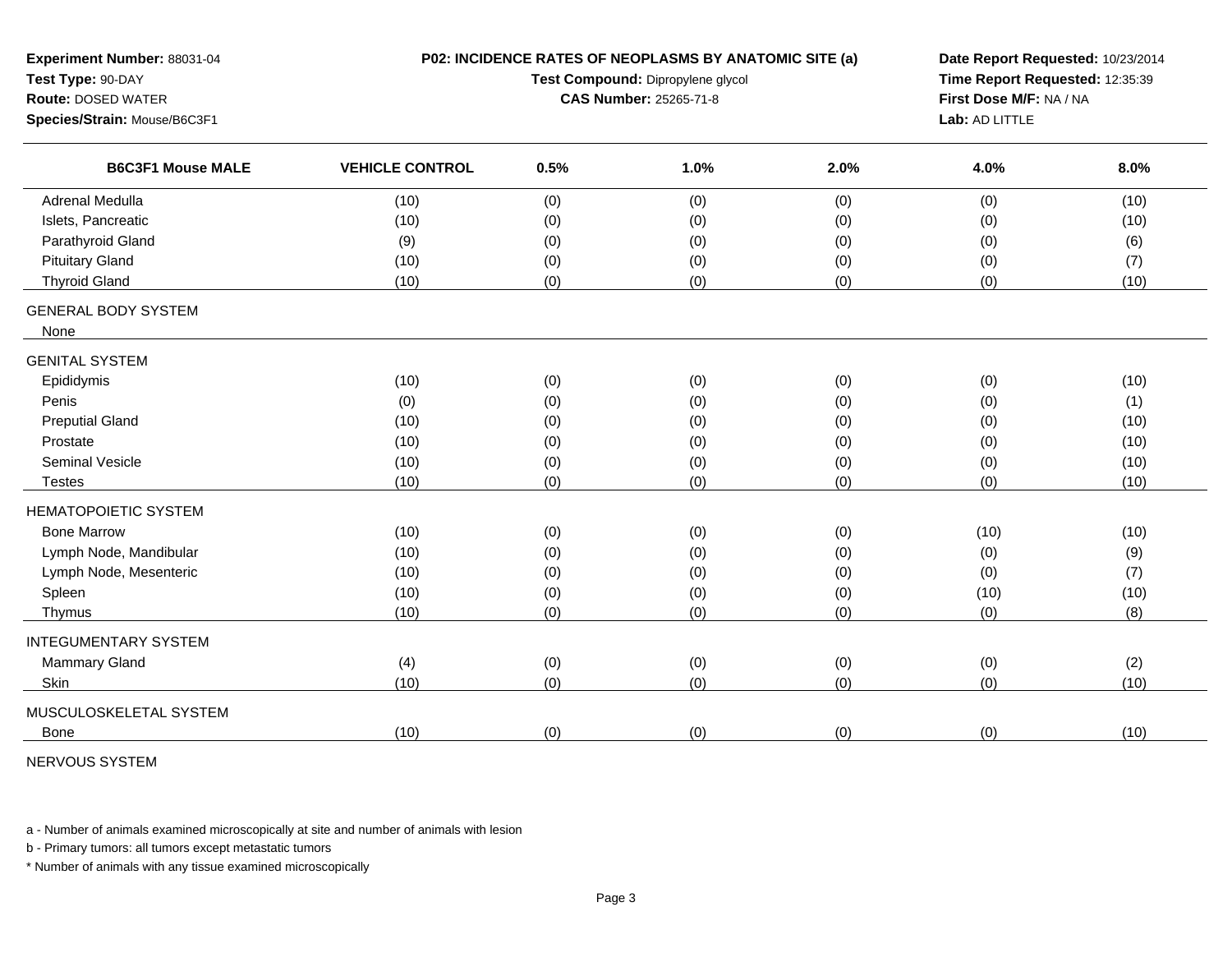| Experiment Number: 88031-04<br>Test Type: 90-DAY<br><b>Route: DOSED WATER</b><br>Species/Strain: Mouse/B6C3F1 |                        | P02: INCIDENCE RATES OF NEOPLASMS BY ANATOMIC SITE (a)<br>Test Compound: Dipropylene glycol<br><b>CAS Number: 25265-71-8</b> | Lab: AD LITTLE | Date Report Requested: 10/23/2014<br>Time Report Requested: 12:35:39<br>First Dose M/F: NA / NA |      |      |
|---------------------------------------------------------------------------------------------------------------|------------------------|------------------------------------------------------------------------------------------------------------------------------|----------------|-------------------------------------------------------------------------------------------------|------|------|
| <b>B6C3F1 Mouse MALE</b>                                                                                      | <b>VEHICLE CONTROL</b> | 0.5%                                                                                                                         | 1.0%           | 2.0%                                                                                            | 4.0% | 8.0% |
| Brain                                                                                                         | (10)                   | (0)                                                                                                                          | (0)            | (0)                                                                                             | (0)  | (10) |
| <b>RESPIRATORY SYSTEM</b>                                                                                     |                        |                                                                                                                              |                |                                                                                                 |      |      |
| Lung                                                                                                          | (10)                   | (0)                                                                                                                          | (0)            | (0)                                                                                             | (0)  | (10) |
| Nose                                                                                                          | (10)                   | (0)                                                                                                                          | (0)            | (0)                                                                                             | (0)  | (10) |
| Trachea                                                                                                       | (10)                   | (0)                                                                                                                          | (0)            | (0)                                                                                             | (0)  | (10) |
| SPECIAL SENSES SYSTEM<br>None                                                                                 |                        |                                                                                                                              |                |                                                                                                 |      |      |
| <b>URINARY SYSTEM</b>                                                                                         |                        |                                                                                                                              |                |                                                                                                 |      |      |
| Kidney                                                                                                        | (10)                   | (0)                                                                                                                          | (0)            | (0)                                                                                             | (0)  | (10) |
| <b>Urinary Bladder</b>                                                                                        | (10)                   | (0)                                                                                                                          | (0)            | (0)                                                                                             | (0)  | (10) |

b - Primary tumors: all tumors except metastatic tumors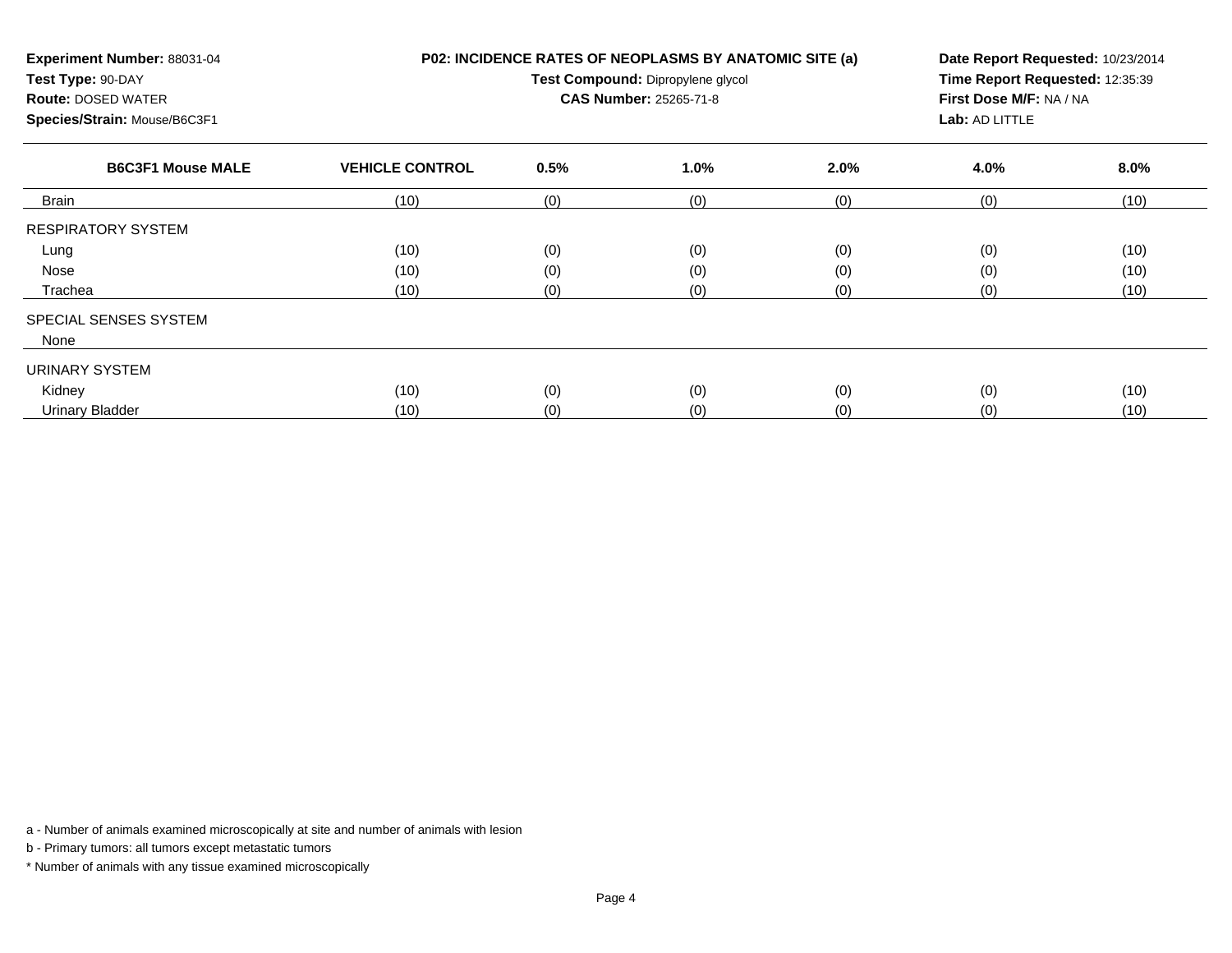| Experiment Number: 88031-04<br>Test Type: 90-DAY<br><b>Route: DOSED WATER</b><br>Species/Strain: Mouse/B6C3F1 |                        | P02: INCIDENCE RATES OF NEOPLASMS BY ANATOMIC SITE (a)<br>Test Compound: Dipropylene glycol<br><b>CAS Number: 25265-71-8</b> | Date Report Requested: 10/23/2014<br>Time Report Requested: 12:35:39<br>First Dose M/F: NA / NA<br>Lab: AD LITTLE |      |      |      |
|---------------------------------------------------------------------------------------------------------------|------------------------|------------------------------------------------------------------------------------------------------------------------------|-------------------------------------------------------------------------------------------------------------------|------|------|------|
| <b>B6C3F1 Mouse MALE</b>                                                                                      | <b>VEHICLE CONTROL</b> | 0.5%                                                                                                                         | 1.0%                                                                                                              | 2.0% | 4.0% | 8.0% |
| <b>Tumor Summary for MALE</b>                                                                                 |                        |                                                                                                                              |                                                                                                                   |      |      |      |
| <b>Total Animals with Primary Neoplasms (b)</b><br><b>Total Primary Neoplasms</b>                             |                        |                                                                                                                              |                                                                                                                   |      |      |      |
| <b>Total Animals with Benign Neoplasms</b><br><b>Total Benign Neoplasms</b>                                   |                        |                                                                                                                              |                                                                                                                   |      |      |      |
| <b>Total Animals with Malignant Neoplasms</b><br><b>Total Malignant Neoplasms</b>                             |                        |                                                                                                                              |                                                                                                                   |      |      |      |
| <b>Total Animals with Metastatic Neoplasms</b><br><b>Total Metastatic Neoplasms</b>                           |                        |                                                                                                                              |                                                                                                                   |      |      |      |
| <b>Total Animals with Malignant Neoplasms</b><br><b>Uncertain Primary Site</b>                                |                        |                                                                                                                              |                                                                                                                   |      |      |      |
| Total Animals with Neoplasms Uncertain -<br><b>Benign or Malignant</b>                                        |                        |                                                                                                                              |                                                                                                                   |      |      |      |
| <b>Total Uncertain Neoplasms</b>                                                                              |                        |                                                                                                                              |                                                                                                                   |      |      |      |

\*\*\*END OF MALE DATA\*\*\*

a - Number of animals examined microscopically at site and number of animals with lesion

b - Primary tumors: all tumors except metastatic tumors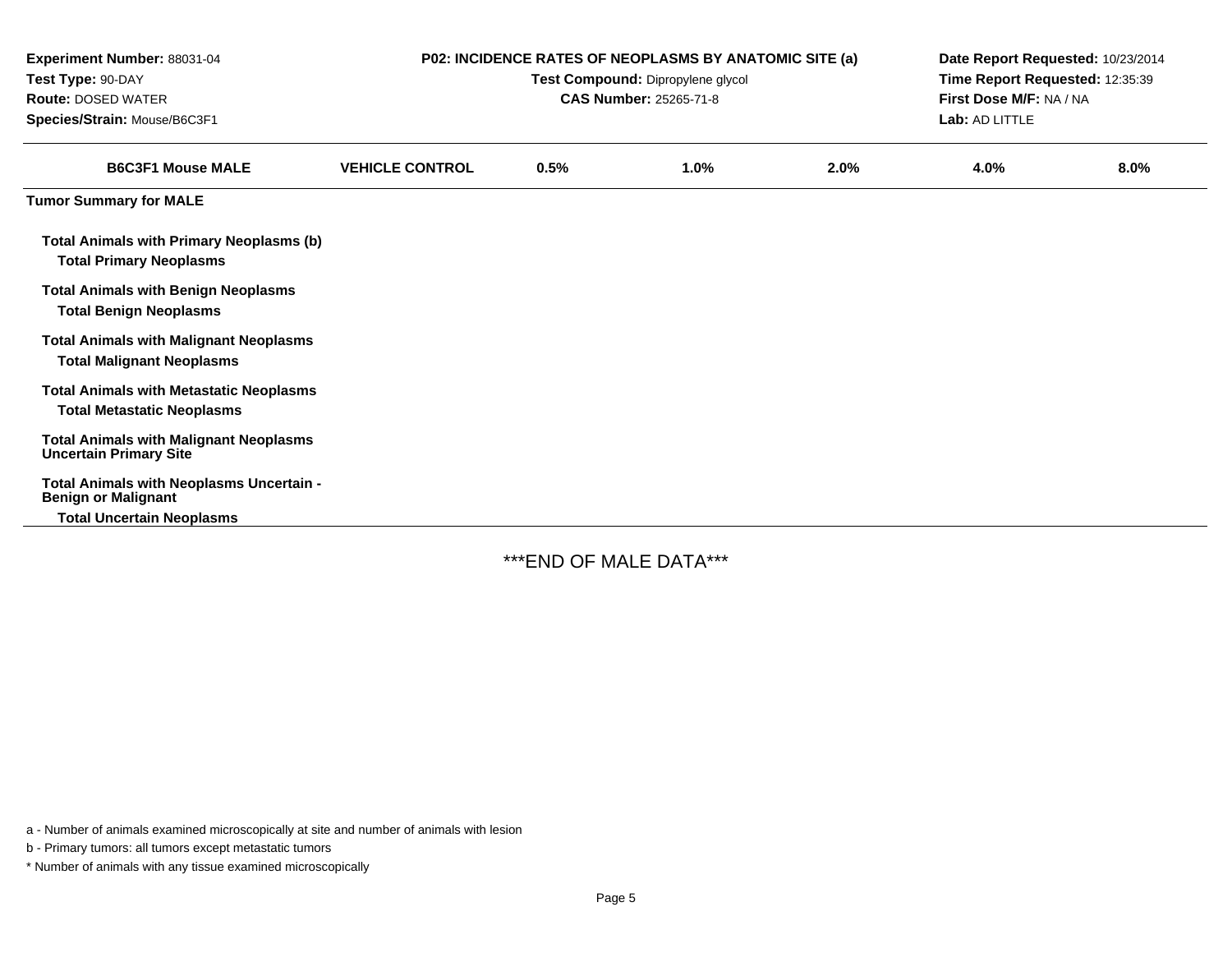| Experiment Number: 88031-04                              | P02: INCIDENCE RATES OF NEOPLASMS BY ANATOMIC SITE (a) |                                 |                        |      | Date Report Requested: 10/23/2014 |      |  |
|----------------------------------------------------------|--------------------------------------------------------|---------------------------------|------------------------|------|-----------------------------------|------|--|
| Test Type: 90-DAY                                        |                                                        | Time Report Requested: 12:35:39 |                        |      |                                   |      |  |
| <b>Route: DOSED WATER</b>                                |                                                        |                                 | CAS Number: 25265-71-8 |      | First Dose M/F: NA / NA           |      |  |
| Species/Strain: Mouse/B6C3F1                             |                                                        |                                 |                        |      | Lab: AD LITTLE                    |      |  |
| <b>B6C3F1 Mouse FEMALE</b>                               | <b>VEHICLE CONTROL</b>                                 | 0.5%                            | 1.0%                   | 2.0% | 4.0%                              | 8.0% |  |
| <b>Disposition Summary</b>                               |                                                        |                                 |                        |      |                                   |      |  |
| <b>Animals Initially In Study</b><br><b>Early Deaths</b> | 10                                                     | 10                              | 10                     | 10   | 10                                | 10   |  |
| <b>Moribund Sacrifice</b>                                |                                                        |                                 |                        |      |                                   | 1    |  |
| <b>Natural Death</b>                                     |                                                        |                                 |                        | 1    |                                   |      |  |
| <b>Survivors</b>                                         |                                                        |                                 |                        |      |                                   |      |  |
| <b>Terminal Sacrifice</b>                                | 10                                                     | 10                              | 10                     | 9    | 10                                | 9    |  |
| <b>Animals Examined Microscopically</b>                  | 10                                                     |                                 | $\mathbf 1$            | 1    | 10                                | 10   |  |
| <b>ALIMENTARY SYSTEM</b>                                 |                                                        |                                 |                        |      |                                   |      |  |
| Esophagus                                                | (10)                                                   | (0)                             | (0)                    | (1)  | (0)                               | (10) |  |
| Gallbladder                                              | (9)                                                    | (0)                             | (0)                    | (1)  | (0)                               | (10) |  |
| Intestine Large, Cecum                                   | (10)                                                   | (0)                             | (0)                    | (0)  | (0)                               | (10) |  |
| Intestine Large, Colon                                   | (10)                                                   | (0)                             | (0)                    | (1)  | (0)                               | (10) |  |
| Intestine Large, Rectum                                  | (10)                                                   | (0)                             | (0)                    | (1)  | (0)                               | (10) |  |
| Intestine Small, Duodenum                                | (10)                                                   | (0)                             | (0)                    | (0)  | (0)                               | (10) |  |
| Intestine Small, Ileum                                   | (10)                                                   | (0)                             | (0)                    | (1)  | (0)                               | (10) |  |
| Intestine Small, Jejunum                                 | (10)                                                   | (0)                             | (0)                    | (0)  | (0)                               | (10) |  |
| Liver                                                    | (10)                                                   | (0)                             | (0)                    | (1)  | (10)                              | (10) |  |
| Pancreas                                                 | (10)                                                   | (0)                             | (0)                    | (1)  | (0)                               | (10) |  |
| Salivary Glands                                          | (10)                                                   | (0)                             | (0)                    | (1)  | (0)                               | (10) |  |
| Stomach, Forestomach                                     | (10)                                                   | (0)                             | (0)                    | (0)  | (0)                               | (10) |  |
| Stomach, Glandular                                       | (10)                                                   | (0)                             | (0)                    | (1)  | (0)                               | (10) |  |
| CARDIOVASCULAR SYSTEM                                    |                                                        |                                 |                        |      |                                   |      |  |
| <b>Blood Vessel</b>                                      | (10)                                                   | (0)                             | (0)                    | (1)  | (0)                               | (8)  |  |
| Heart                                                    | (10)                                                   | (0)                             | (0)                    | (1)  | (0)                               | (10) |  |

ENDOCRINE SYSTEM

a - Number of animals examined microscopically at site and number of animals with lesion

b - Primary tumors: all tumors except metastatic tumors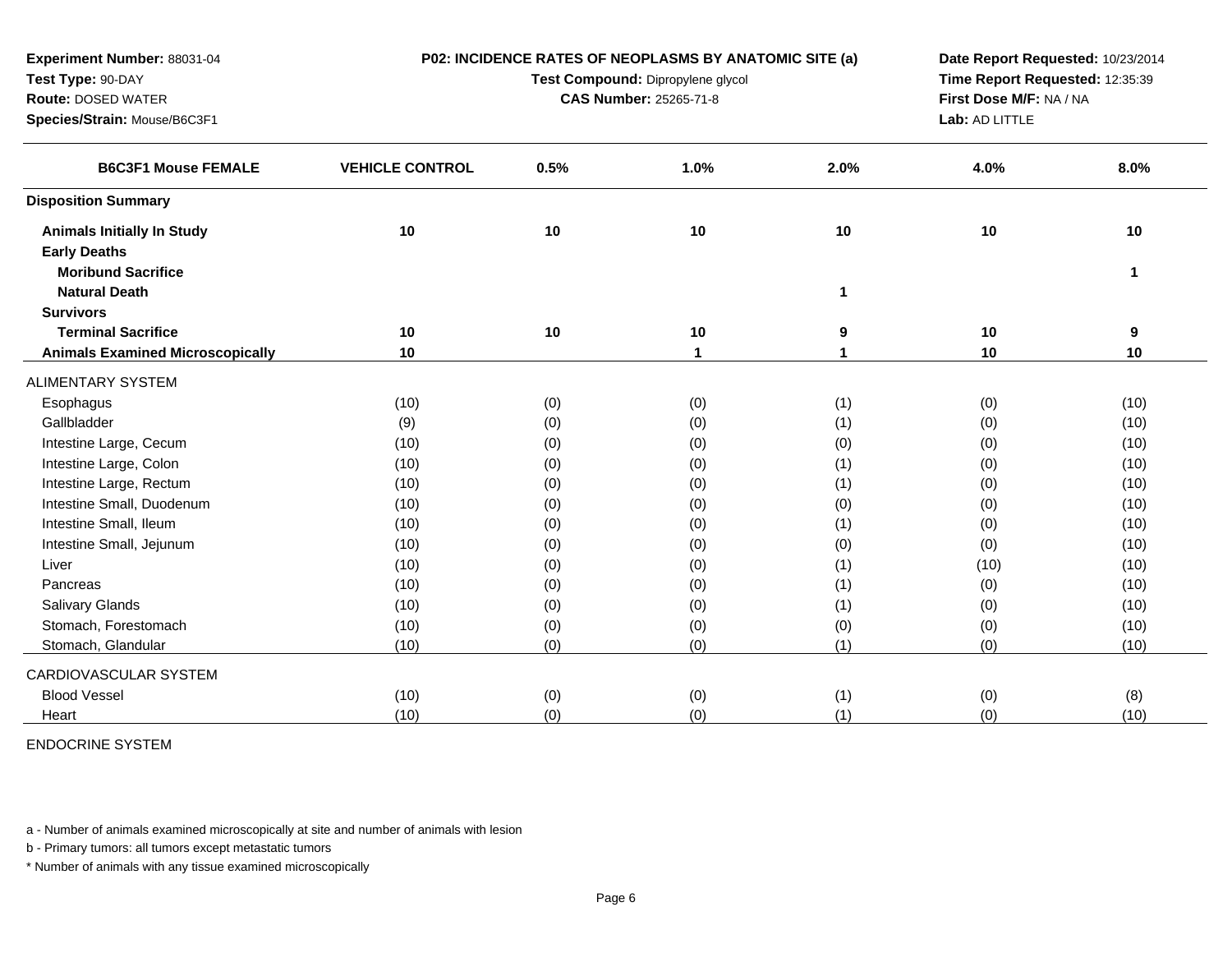| <b>Route: DOSED WATER</b><br>Species/Strain: Mouse/B6C3F1 |      | P02: INCIDENCE RATES OF NEOPLASMS BY ANATOMIC SITE (a)<br>Date Report Requested: 10/23/2014<br>Time Report Requested: 12:35:39<br>Test Compound: Dipropylene glycol<br>First Dose M/F: NA / NA<br>CAS Number: 25265-71-8<br>Lab: AD LITTLE |      |      |      |
|-----------------------------------------------------------|------|--------------------------------------------------------------------------------------------------------------------------------------------------------------------------------------------------------------------------------------------|------|------|------|
| <b>B6C3F1 Mouse FEMALE</b><br><b>VEHICLE CONTROL</b>      | 0.5% | 1.0%                                                                                                                                                                                                                                       | 2.0% | 4.0% | 8.0% |
| <b>Adrenal Cortex</b><br>(10)                             | (0)  | (0)                                                                                                                                                                                                                                        | (1)  | (0)  | (10) |
| <b>Adrenal Medulla</b><br>(10)                            | (0)  | (0)                                                                                                                                                                                                                                        | (1)  | (0)  | (9)  |
| Islets, Pancreatic<br>(10)                                | (0)  | (0)                                                                                                                                                                                                                                        | (1)  | (0)  | (10) |
| Parathyroid Gland<br>(8)                                  | (0)  | (0)                                                                                                                                                                                                                                        | (0)  | (0)  | (8)  |
| <b>Pituitary Gland</b><br>(10)                            | (0)  | (0)                                                                                                                                                                                                                                        | (1)  | (0)  | (9)  |
| <b>Thyroid Gland</b><br>(10)                              | (0)  | (0)                                                                                                                                                                                                                                        | (1)  | (0)  | (10) |
| <b>GENERAL BODY SYSTEM</b><br>None                        |      |                                                                                                                                                                                                                                            |      |      |      |
| <b>GENITAL SYSTEM</b>                                     |      |                                                                                                                                                                                                                                            |      |      |      |
| <b>Clitoral Gland</b><br>(9)                              | (0)  | (0)                                                                                                                                                                                                                                        | (1)  | (0)  | (10) |
| Ovary<br>(10)                                             | (0)  | (0)                                                                                                                                                                                                                                        | (1)  | (0)  | (10) |
| (10)<br>Uterus                                            | (0)  | (1)                                                                                                                                                                                                                                        | (1)  | (0)  | (10) |
| <b>HEMATOPOIETIC SYSTEM</b>                               |      |                                                                                                                                                                                                                                            |      |      |      |
| <b>Bone Marrow</b><br>(10)                                | (0)  | (0)                                                                                                                                                                                                                                        | (1)  | (0)  | (10) |
| Lymph Node, Mandibular<br>(10)                            | (0)  | (0)                                                                                                                                                                                                                                        | (1)  | (1)  | (10) |
| Lymph Node, Mesenteric<br>(9)                             | (0)  | (0)                                                                                                                                                                                                                                        | (1)  | (0)  | (9)  |
| (10)<br>Spleen                                            | (0)  | (0)                                                                                                                                                                                                                                        | (1)  | (0)  | (10) |
| (10)<br>Thymus                                            | (0)  | (0)                                                                                                                                                                                                                                        | (1)  | (0)  | (9)  |
| <b>INTEGUMENTARY SYSTEM</b>                               |      |                                                                                                                                                                                                                                            |      |      |      |
| <b>Mammary Gland</b><br>(10)                              | (0)  | (0)                                                                                                                                                                                                                                        | (1)  | (0)  | (9)  |
| (10)<br>Skin                                              | (0)  | (0)                                                                                                                                                                                                                                        | (1)  | (0)  | (10) |
| MUSCULOSKELETAL SYSTEM                                    |      |                                                                                                                                                                                                                                            |      |      |      |
| (10)<br><b>Bone</b>                                       | (0)  | (0)                                                                                                                                                                                                                                        | (1)  | (0)  | (10) |
| NERVOUS SYSTEM                                            |      |                                                                                                                                                                                                                                            |      |      |      |
| (10)<br><b>Brain</b>                                      | (0)  | (0)                                                                                                                                                                                                                                        | (1)  | (0)  | (10) |

b - Primary tumors: all tumors except metastatic tumors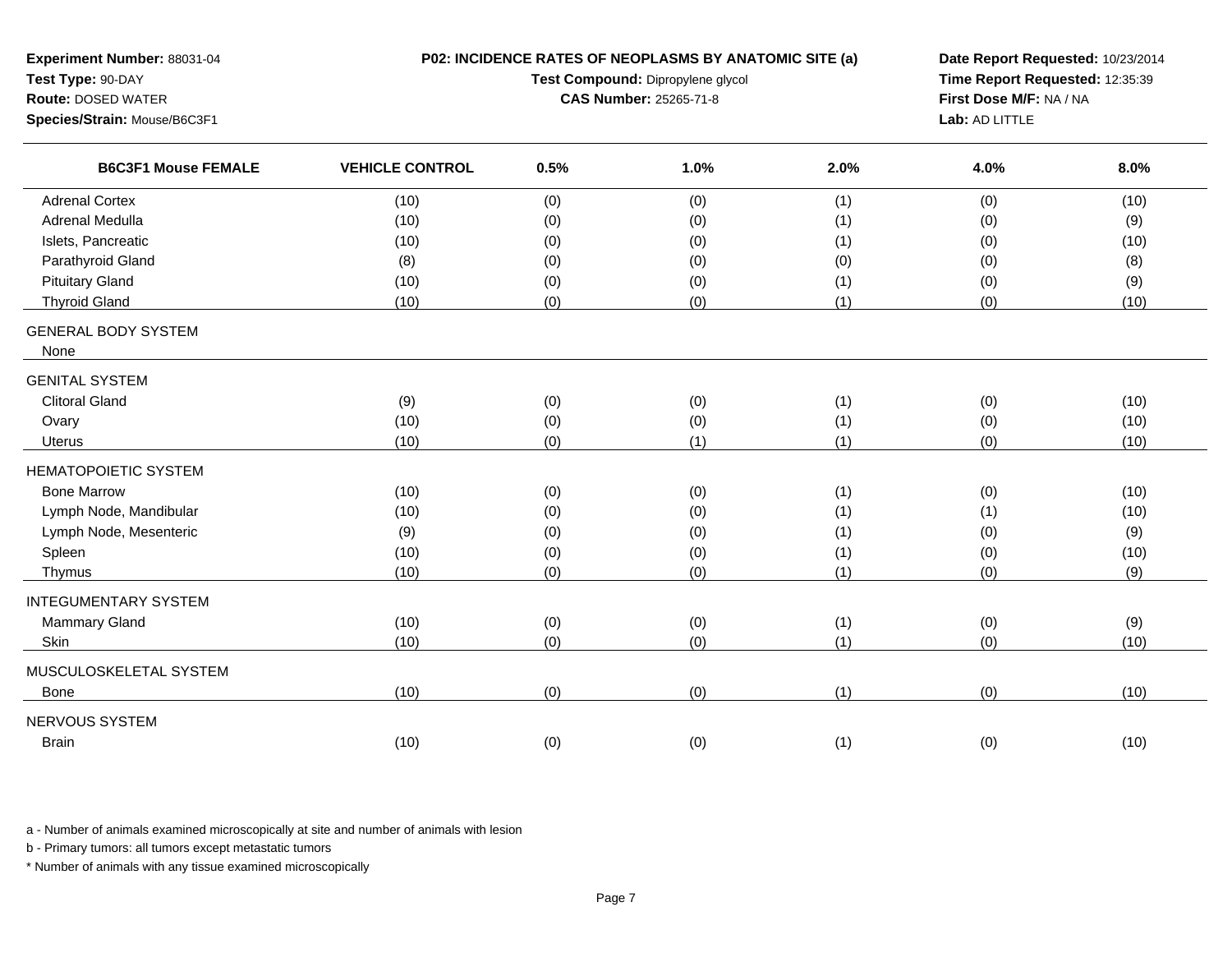| Experiment Number: 88031-04<br>Test Type: 90-DAY<br><b>Route: DOSED WATER</b><br>Species/Strain: Mouse/B6C3F1 |                        | P02: INCIDENCE RATES OF NEOPLASMS BY ANATOMIC SITE (a)<br>Date Report Requested: 10/23/2014<br>Time Report Requested: 12:35:39<br>Test Compound: Dipropylene glycol<br>First Dose M/F: NA / NA<br><b>CAS Number: 25265-71-8</b><br>Lab: AD LITTLE |      |      |      |      |
|---------------------------------------------------------------------------------------------------------------|------------------------|---------------------------------------------------------------------------------------------------------------------------------------------------------------------------------------------------------------------------------------------------|------|------|------|------|
| <b>B6C3F1 Mouse FEMALE</b>                                                                                    | <b>VEHICLE CONTROL</b> | 0.5%                                                                                                                                                                                                                                              | 1.0% | 2.0% | 4.0% | 8.0% |
| <b>RESPIRATORY SYSTEM</b>                                                                                     |                        |                                                                                                                                                                                                                                                   |      |      |      |      |
| Lung                                                                                                          | (10)                   | (0)                                                                                                                                                                                                                                               | (0)  | (1)  | (0)  | (10) |
| Nose                                                                                                          | (10)                   | (0)                                                                                                                                                                                                                                               | (0)  | (1)  | (0)  | (10) |
| Trachea                                                                                                       | (9)                    | (0)                                                                                                                                                                                                                                               | (0)  | (1)  | (0)  | (10) |
| SPECIAL SENSES SYSTEM                                                                                         |                        |                                                                                                                                                                                                                                                   |      |      |      |      |
| None                                                                                                          |                        |                                                                                                                                                                                                                                                   |      |      |      |      |
| URINARY SYSTEM                                                                                                |                        |                                                                                                                                                                                                                                                   |      |      |      |      |
| Kidney                                                                                                        | (10)                   | (0)                                                                                                                                                                                                                                               | (0)  | (1)  | (0)  | (10) |
| <b>Urinary Bladder</b>                                                                                        | (10)                   | (0)                                                                                                                                                                                                                                               | (0)  | (1)  | (0)  | (10) |

b - Primary tumors: all tumors except metastatic tumors